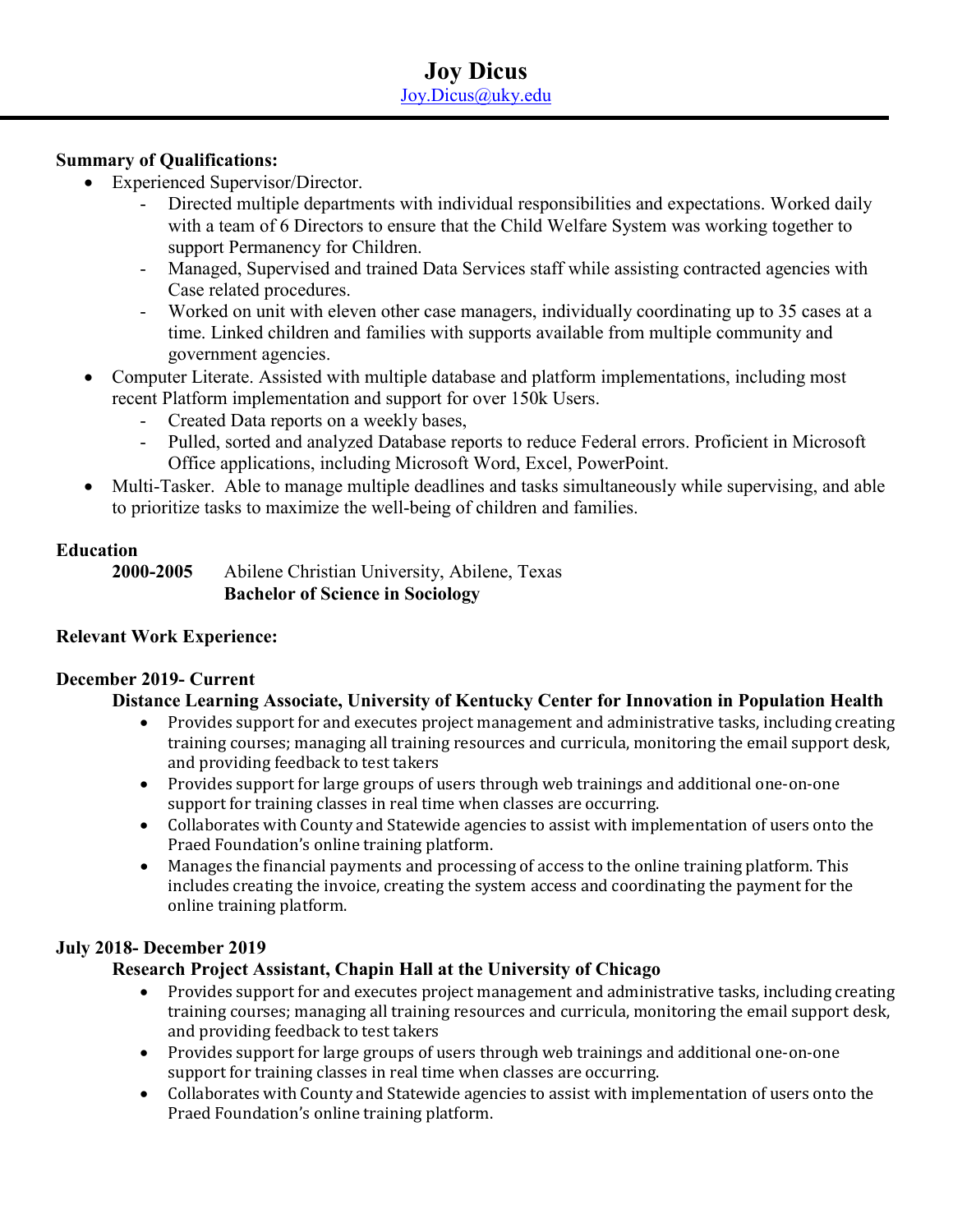• Manages the financial payments and processing of access to the online training platform. This includes creating the invoice, creating the system access and coordinating the payment for the online training platform.

## **October 2017-July 2018**

#### **Independent Contractor**

• Contracted with the Praed Foundation to assist with the transition of their online training platform. This included assisting with creating the structure/layout of the data within the new platform and facilitating the user's transition to the new platform. This position required constant communication with the contact at the Praed Foundation to ensure the platform was performing as expected and there was no loss in information during the migration between the two platforms.

#### **July 2012-December 2016**

## Director of Support Services, Eckerd

• Oversaw 5 Departments including The Background Screening Department; Revenue Management Department; Office Management Department; Records Department and Data Management Department. Throughout the Five Departments I oversaw 5 Supervisory Staff and 35 Support Staff. Maintained Policies and Procedures for each department, produced reports and monitored production of each department along with supporting each Supervisor with disciplinary action, Annual Reviews, and Daily Critical Tasks. Worked with 5 Case Management contracted Agencies to assist their Case Managers and Management with Reporting, Data Documentation and critical Federal AFCAR information.

#### **May 2009- July 2012**

Data Services Manager, Hillsborough Kids Inc.

- Oversaw 3 Supervisory Staff and 9 support staff.
- Assisted with Planning and implementation of Electronic Case files.
- Managed Data Reporting throughout the Organization; including creating reports through Multiple Data repositories, monitoring Dashboards for Quality Assurance, corresponded consistently with contracted agencies In regards to Data errors and issues.
- Served as liaison between Multiple Departments throughout the entire organization to define and document workflows and problem solve case or data related issues.
- Monitor data entry errors and address them on a consistent basis to ensure quality data reporting.
- Served as liaison between contracted agencies, Quality Management, and Data Services to ensure data is accurate and validated; answer data questions and resolve data issues.

## **September 2006- May 2009**

Data Services Supervisor, Hillsborough Kids Inc.

- Supervised and trained staff regarding Data Services procedures including; Database training and updates, managing over 1000 physical and electronic files, Case closures, New cases, File tracking, producing legal file Discoveries, Case transfers, and Case audit preparation.
- Consistently worked with multiple Contracted Agencies with the build of a new Data Repository and procedures and updates in regards to that Data Base.
- Assisted in writing Policies and Procedures.
- Assisted with Multiple Contracted Agency working agreements
- Worked daily with Contracted agencies regarding Database assistance and training.
- Security Representative for Agency.
	- Managed Database accounts and Access for Employer and Contracted Agencies